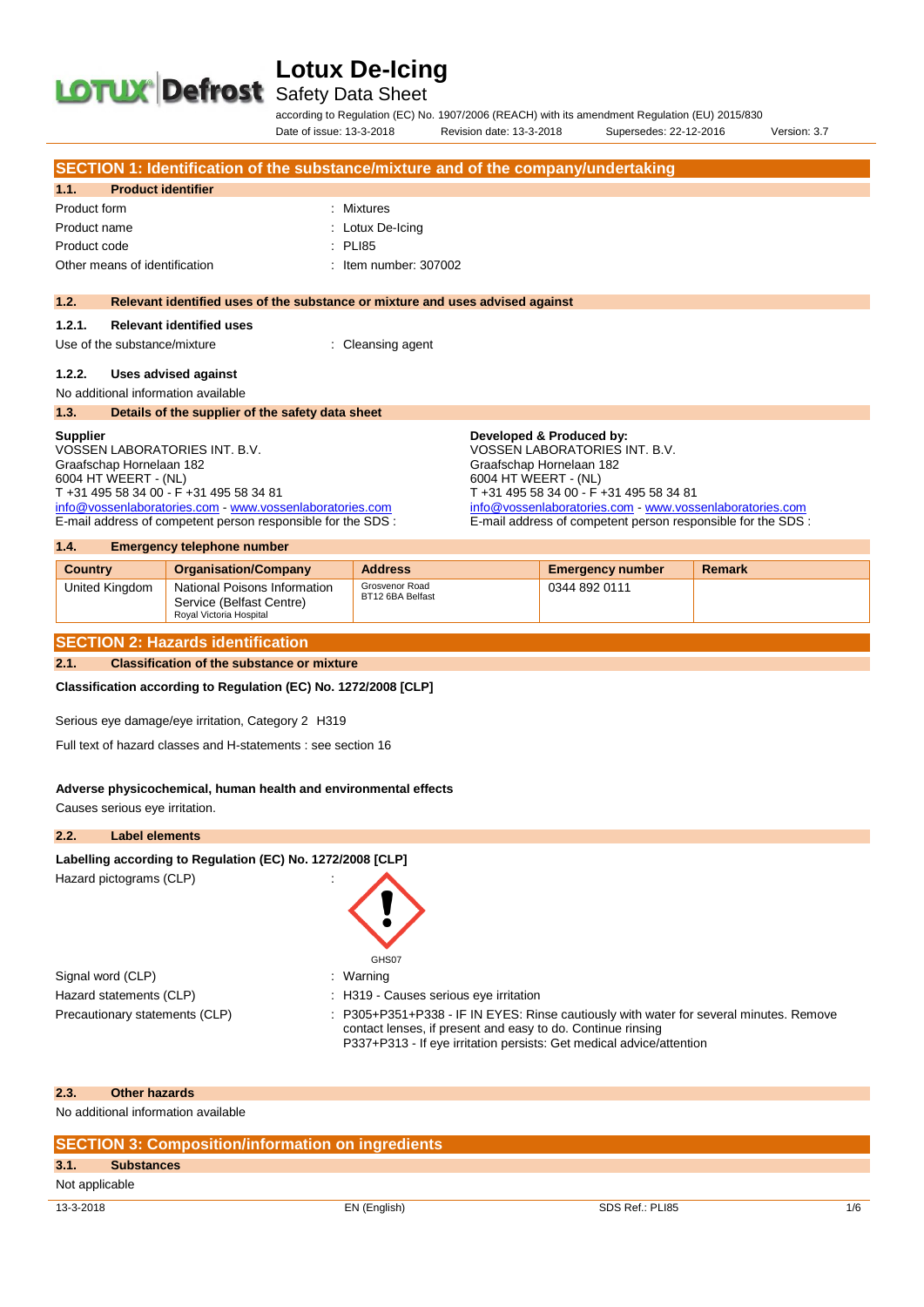### Safety Data Sheet

according to Regulation (EC) No. 1907/2006 (REACH) with its amendment Regulation (EU) 2015/830

#### **3.2. Mixtures**

| <b>Name</b>      | <b>Product identifier</b>                                                | $\frac{9}{6}$ | <b>Classification according to</b><br><b>Regulation (EC) No.</b><br>1272/2008 [CLP] |
|------------------|--------------------------------------------------------------------------|---------------|-------------------------------------------------------------------------------------|
| Calcium chloride | (CAS-No.) 10043-52-4<br>(EC-No.) 233-140-8<br>(EC Index No) 017-013-00-2 | $75 - 50$     | Eye Irrit. 2, H319                                                                  |

Full text of H-phrases: see section 16

| 4.1.<br><b>Description of first aid measures</b><br>: Never give anything by mouth to an unconscious person. If you feel unwell, seek medical<br>First-aid measures general<br>advice (show the label where possible).<br>Assure fresh air breathing. Allow the victim to rest. Get medical advice/attention if you feel<br>First-aid measures after inhalation<br>unwell.<br>First-aid measures after skin contact<br>Remove contaminated clothing and wash all exposed skin area with mild soap and water,<br>followed by warm water rinse.<br>First-aid measures after eye contact<br>Rinse cautiously with water for several minutes. Remove contact lenses, if present and easy to<br>do. Continue rinsing. If eye irritation persists: Get medical advice/attention.<br>Do NOT induce vomiting. Rinse mouth. Drink plenty of water. Get medical advice/attention if<br>First-aid measures after ingestion<br>you feel unwell.<br>4.2.<br>Most important symptoms and effects, both acute and delayed<br>Symptoms/injuries after eye contact<br>: Causes serious eye irritation.<br>4.3.<br>Indication of any immediate medical attention and special treatment needed<br>Treat symptomatically.<br><b>SECTION 5: Fire-fighting measures</b><br>5.1.<br><b>Extinguishing media</b><br>Suitable extinguishing media<br>: All known extinguishants can be used.<br>Unsuitable extinguishing media<br>: Do not use a heavy water stream.<br>5.2.<br>Special hazards arising from the substance or mixture | <b>SECTION 4: First aid measures</b> |  |
|-------------------------------------------------------------------------------------------------------------------------------------------------------------------------------------------------------------------------------------------------------------------------------------------------------------------------------------------------------------------------------------------------------------------------------------------------------------------------------------------------------------------------------------------------------------------------------------------------------------------------------------------------------------------------------------------------------------------------------------------------------------------------------------------------------------------------------------------------------------------------------------------------------------------------------------------------------------------------------------------------------------------------------------------------------------------------------------------------------------------------------------------------------------------------------------------------------------------------------------------------------------------------------------------------------------------------------------------------------------------------------------------------------------------------------------------------------------------------------------------------------------|--------------------------------------|--|
|                                                                                                                                                                                                                                                                                                                                                                                                                                                                                                                                                                                                                                                                                                                                                                                                                                                                                                                                                                                                                                                                                                                                                                                                                                                                                                                                                                                                                                                                                                             |                                      |  |
|                                                                                                                                                                                                                                                                                                                                                                                                                                                                                                                                                                                                                                                                                                                                                                                                                                                                                                                                                                                                                                                                                                                                                                                                                                                                                                                                                                                                                                                                                                             |                                      |  |
|                                                                                                                                                                                                                                                                                                                                                                                                                                                                                                                                                                                                                                                                                                                                                                                                                                                                                                                                                                                                                                                                                                                                                                                                                                                                                                                                                                                                                                                                                                             |                                      |  |
|                                                                                                                                                                                                                                                                                                                                                                                                                                                                                                                                                                                                                                                                                                                                                                                                                                                                                                                                                                                                                                                                                                                                                                                                                                                                                                                                                                                                                                                                                                             |                                      |  |
|                                                                                                                                                                                                                                                                                                                                                                                                                                                                                                                                                                                                                                                                                                                                                                                                                                                                                                                                                                                                                                                                                                                                                                                                                                                                                                                                                                                                                                                                                                             |                                      |  |
|                                                                                                                                                                                                                                                                                                                                                                                                                                                                                                                                                                                                                                                                                                                                                                                                                                                                                                                                                                                                                                                                                                                                                                                                                                                                                                                                                                                                                                                                                                             |                                      |  |
|                                                                                                                                                                                                                                                                                                                                                                                                                                                                                                                                                                                                                                                                                                                                                                                                                                                                                                                                                                                                                                                                                                                                                                                                                                                                                                                                                                                                                                                                                                             |                                      |  |
|                                                                                                                                                                                                                                                                                                                                                                                                                                                                                                                                                                                                                                                                                                                                                                                                                                                                                                                                                                                                                                                                                                                                                                                                                                                                                                                                                                                                                                                                                                             |                                      |  |
|                                                                                                                                                                                                                                                                                                                                                                                                                                                                                                                                                                                                                                                                                                                                                                                                                                                                                                                                                                                                                                                                                                                                                                                                                                                                                                                                                                                                                                                                                                             |                                      |  |
|                                                                                                                                                                                                                                                                                                                                                                                                                                                                                                                                                                                                                                                                                                                                                                                                                                                                                                                                                                                                                                                                                                                                                                                                                                                                                                                                                                                                                                                                                                             |                                      |  |
|                                                                                                                                                                                                                                                                                                                                                                                                                                                                                                                                                                                                                                                                                                                                                                                                                                                                                                                                                                                                                                                                                                                                                                                                                                                                                                                                                                                                                                                                                                             |                                      |  |
|                                                                                                                                                                                                                                                                                                                                                                                                                                                                                                                                                                                                                                                                                                                                                                                                                                                                                                                                                                                                                                                                                                                                                                                                                                                                                                                                                                                                                                                                                                             |                                      |  |
|                                                                                                                                                                                                                                                                                                                                                                                                                                                                                                                                                                                                                                                                                                                                                                                                                                                                                                                                                                                                                                                                                                                                                                                                                                                                                                                                                                                                                                                                                                             |                                      |  |
|                                                                                                                                                                                                                                                                                                                                                                                                                                                                                                                                                                                                                                                                                                                                                                                                                                                                                                                                                                                                                                                                                                                                                                                                                                                                                                                                                                                                                                                                                                             |                                      |  |
|                                                                                                                                                                                                                                                                                                                                                                                                                                                                                                                                                                                                                                                                                                                                                                                                                                                                                                                                                                                                                                                                                                                                                                                                                                                                                                                                                                                                                                                                                                             |                                      |  |
| Hazardous decomposition products in case of<br>: Toxic fumes may be released.<br>fire                                                                                                                                                                                                                                                                                                                                                                                                                                                                                                                                                                                                                                                                                                                                                                                                                                                                                                                                                                                                                                                                                                                                                                                                                                                                                                                                                                                                                       |                                      |  |
| 5.3.<br><b>Advice for firefighters</b>                                                                                                                                                                                                                                                                                                                                                                                                                                                                                                                                                                                                                                                                                                                                                                                                                                                                                                                                                                                                                                                                                                                                                                                                                                                                                                                                                                                                                                                                      |                                      |  |
| : Use water spray or fog for cooling exposed containers. Exercise caution when fighting any<br>Firefighting instructions<br>chemical fire. Prevent fire fighting water from entering the environment.                                                                                                                                                                                                                                                                                                                                                                                                                                                                                                                                                                                                                                                                                                                                                                                                                                                                                                                                                                                                                                                                                                                                                                                                                                                                                                       |                                      |  |
| Do not enter fire area without proper protective equipment, including respiratory protection. Do<br>Protection during firefighting<br>not attempt to take action without suitable protective equipment. Self-contained breathing<br>apparatus. Complete protective clothing.                                                                                                                                                                                                                                                                                                                                                                                                                                                                                                                                                                                                                                                                                                                                                                                                                                                                                                                                                                                                                                                                                                                                                                                                                                |                                      |  |
| <b>SECTION 6: Accidental release measures</b>                                                                                                                                                                                                                                                                                                                                                                                                                                                                                                                                                                                                                                                                                                                                                                                                                                                                                                                                                                                                                                                                                                                                                                                                                                                                                                                                                                                                                                                               |                                      |  |
| 6.1.<br>Personal precautions, protective equipment and emergency procedures                                                                                                                                                                                                                                                                                                                                                                                                                                                                                                                                                                                                                                                                                                                                                                                                                                                                                                                                                                                                                                                                                                                                                                                                                                                                                                                                                                                                                                 |                                      |  |
| 6.1.1.<br>For non-emergency personnel                                                                                                                                                                                                                                                                                                                                                                                                                                                                                                                                                                                                                                                                                                                                                                                                                                                                                                                                                                                                                                                                                                                                                                                                                                                                                                                                                                                                                                                                       |                                      |  |
| : Ventilate spillage area. Evacuate unnecessary personnel. Avoid contact with skin and eyes.<br>Emergency procedures                                                                                                                                                                                                                                                                                                                                                                                                                                                                                                                                                                                                                                                                                                                                                                                                                                                                                                                                                                                                                                                                                                                                                                                                                                                                                                                                                                                        |                                      |  |
|                                                                                                                                                                                                                                                                                                                                                                                                                                                                                                                                                                                                                                                                                                                                                                                                                                                                                                                                                                                                                                                                                                                                                                                                                                                                                                                                                                                                                                                                                                             |                                      |  |
| 6.1.2.<br>For emergency responders                                                                                                                                                                                                                                                                                                                                                                                                                                                                                                                                                                                                                                                                                                                                                                                                                                                                                                                                                                                                                                                                                                                                                                                                                                                                                                                                                                                                                                                                          |                                      |  |
| Protective equipment<br>Do not attempt to take action without suitable protective equipment. Equip cleanup crew with<br>proper protection. For further information refer to section 8: "Exposure controls/personal<br>protection".                                                                                                                                                                                                                                                                                                                                                                                                                                                                                                                                                                                                                                                                                                                                                                                                                                                                                                                                                                                                                                                                                                                                                                                                                                                                          |                                      |  |
| <b>Emergency procedures</b><br>Ventilate area.                                                                                                                                                                                                                                                                                                                                                                                                                                                                                                                                                                                                                                                                                                                                                                                                                                                                                                                                                                                                                                                                                                                                                                                                                                                                                                                                                                                                                                                              |                                      |  |
| 6.2.<br><b>Environmental precautions</b>                                                                                                                                                                                                                                                                                                                                                                                                                                                                                                                                                                                                                                                                                                                                                                                                                                                                                                                                                                                                                                                                                                                                                                                                                                                                                                                                                                                                                                                                    |                                      |  |
| Do not discharge to sewers and public waters.                                                                                                                                                                                                                                                                                                                                                                                                                                                                                                                                                                                                                                                                                                                                                                                                                                                                                                                                                                                                                                                                                                                                                                                                                                                                                                                                                                                                                                                               |                                      |  |
| 6.3.<br>Methods and material for containment and cleaning up                                                                                                                                                                                                                                                                                                                                                                                                                                                                                                                                                                                                                                                                                                                                                                                                                                                                                                                                                                                                                                                                                                                                                                                                                                                                                                                                                                                                                                                |                                      |  |
| Other information<br>: Dispose of materials or solid residues at an authorized site.                                                                                                                                                                                                                                                                                                                                                                                                                                                                                                                                                                                                                                                                                                                                                                                                                                                                                                                                                                                                                                                                                                                                                                                                                                                                                                                                                                                                                        |                                      |  |
| 6.4.<br><b>Reference to other sections</b>                                                                                                                                                                                                                                                                                                                                                                                                                                                                                                                                                                                                                                                                                                                                                                                                                                                                                                                                                                                                                                                                                                                                                                                                                                                                                                                                                                                                                                                                  |                                      |  |

See Heading 8. Exposure controls and personal protection. For further information refer to section 13.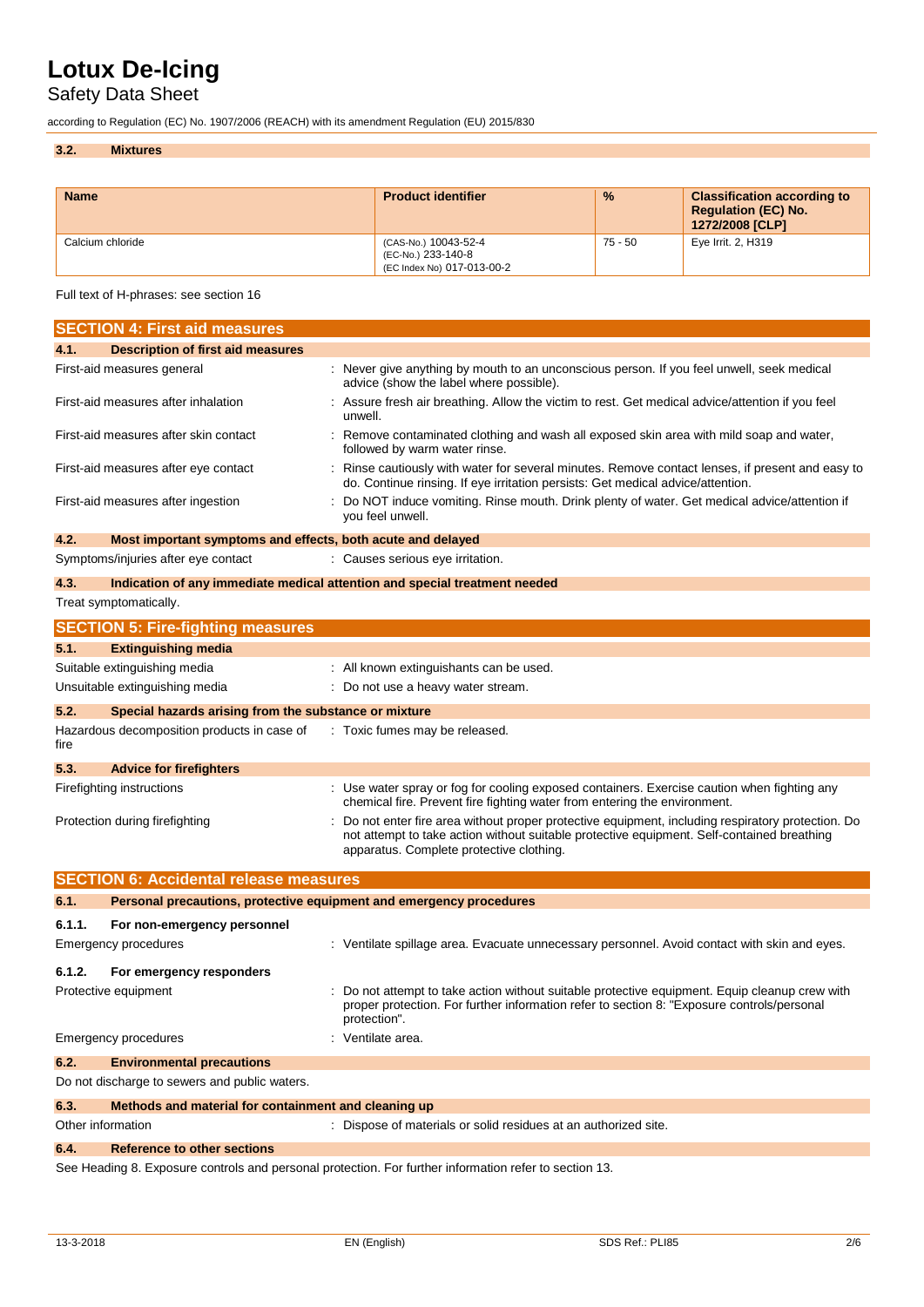### Safety Data Sheet

according to Regulation (EC) No. 1907/2006 (REACH) with its amendment Regulation (EU) 2015/830

|                               | <b>SECTION 7: Handling and storage</b>                       |                                                                                                                                                                                                                                                  |
|-------------------------------|--------------------------------------------------------------|--------------------------------------------------------------------------------------------------------------------------------------------------------------------------------------------------------------------------------------------------|
| 7.1.                          | <b>Precautions for safe handling</b>                         |                                                                                                                                                                                                                                                  |
| Precautions for safe handling |                                                              | : Ensure good ventilation of the work station. Wash hands and other exposed areas with mild<br>soap and water before eating, drinking or smoking and when leaving work. Avoid contact with<br>skin and eyes. Wear personal protective equipment. |
| Hygiene measures              |                                                              | : Wash hands thoroughly after handling. Do not eat, drink or smoke when using this product.                                                                                                                                                      |
| 7.2.                          | Conditions for safe storage, including any incompatibilities |                                                                                                                                                                                                                                                  |
|                               | Storage conditions                                           | : Keep container tightly closed. Store in original container. Keep cool.                                                                                                                                                                         |
|                               | Incompatible materials                                       | : Sources of ignition. Direct sunlight.                                                                                                                                                                                                          |
| 7.3.                          | Specific end use(s)                                          |                                                                                                                                                                                                                                                  |
|                               | No additional information available                          |                                                                                                                                                                                                                                                  |

|      | <b>SECTION 8: Exposure controls/personal protection</b> |
|------|---------------------------------------------------------|
| 8.1. | <b>Control parameters</b>                               |

#### **Calcium chloride (10043-52-4)**

| Calcium Chionue (Tooto-Sz-4)                                     |                     |  |
|------------------------------------------------------------------|---------------------|--|
| DNEL/DMEL (Workers)                                              |                     |  |
| Acute - systemic effects, inhalation                             | $10 \text{ mg/m}^3$ |  |
| Long-term - local effects, inhalation                            | $5 \text{ mg/m}^3$  |  |
| DNEL/DMEL (General population)                                   |                     |  |
| Acute - local effects, inhalation                                | $5 \text{ mg/m}^3$  |  |
| Long-term - local effects, inhalation<br>$2,5 \,\mathrm{mg/m^3}$ |                     |  |
| 8.2.<br><b>Exposure controls</b>                                 |                     |  |

### **Appropriate engineering controls:**

Ensure good ventilation of the work station.

#### **Personal protective equipment:**

Avoid all unnecessary exposure.

#### **Hand protection:**

In case of repeated or prolonged contact wear gloves

| Type                                                                                           | <b>Material</b>                                    | Permeation             | Thickness (mm) | Penetration | Standard |
|------------------------------------------------------------------------------------------------|----------------------------------------------------|------------------------|----------------|-------------|----------|
| Chemical resistant<br>gloves (according to<br>European standard<br>NF EN 374 or<br>equivalent) | Neoprene rubber<br>(HNBR), Nitrile<br>rubber (NBR) | $6$ ( $>$ 480 minutes) | 0.5            |             |          |

#### **Eye protection:**

In case of dust production: protective goggles

#### **Skin and body protection:**

Wear suitable protective clothing

#### **Environmental exposure controls:**

Avoid release to the environment.

#### **Other information:**

Do not eat, drink or smoke during use.

| <b>SECTION 9: Physical and chemical properties</b>            |                     |                 |     |
|---------------------------------------------------------------|---------------------|-----------------|-----|
| Information on basic physical and chemical properties<br>9.1. |                     |                 |     |
| Physical state                                                | : Solid             |                 |     |
| Colour                                                        | : white.            |                 |     |
| Odour                                                         | : Odourless.        |                 |     |
| Odour threshold                                               | : No data available |                 |     |
| pH                                                            | : Not applicable    |                 |     |
| pH solution                                                   | $: 7 - 11(10\%)$    |                 |     |
| Relative evaporation rate (butylacetate=1)                    | : No data available |                 |     |
| Melting point                                                 | : 782 °C            |                 |     |
| 13-3-2018                                                     | EN (English)        | SDS Ref.: PLI85 | 3/6 |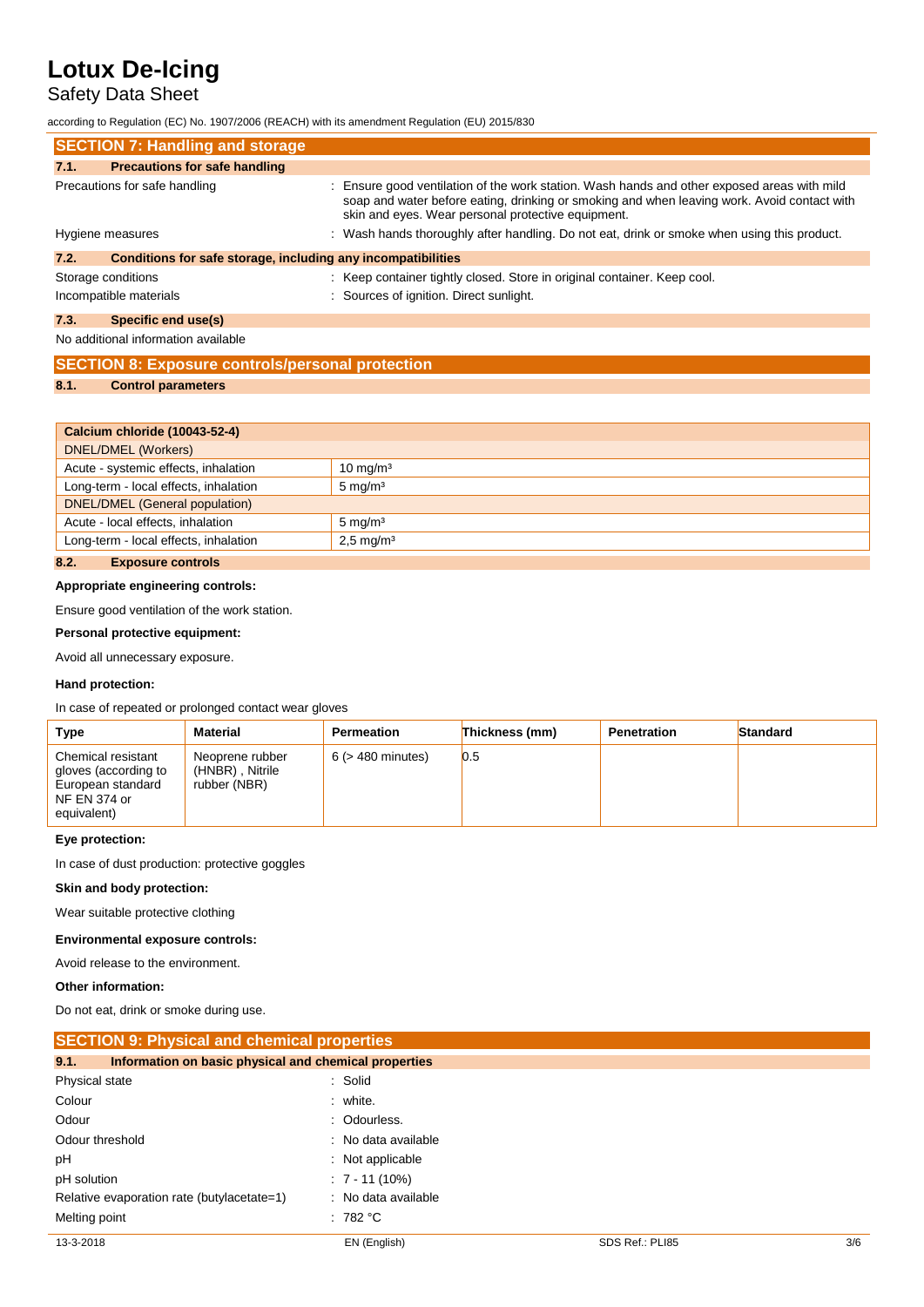### Safety Data Sheet

according to Regulation (EC) No. 1907/2006 (REACH) with its amendment Regulation (EU) 2015/830

| Freezing point                   | : No data available             |
|----------------------------------|---------------------------------|
| Boiling point                    | : $>1600$ °C                    |
| Flash point                      | : Not applicable                |
| Auto-ignition temperature        | : Not applicable                |
| Decomposition temperature        | : No data available             |
| Flammability (solid, gas)        | : Non flammable                 |
| Vapour pressure                  | : 0.1 Pa                        |
| Relative vapour density at 20 °C | : No data available             |
| Relative density                 | : 2,15                          |
| Solubility                       | : Water: 745 g/l 20 $\degree$ C |
| Log Pow                          | : No data available             |
| Viscosity, kinematic             | Not applicable.                 |
| Viscosity, dynamic               | Not applicable                  |
| Explosive properties             | Product is not explosive.       |
| Oxidising properties             | No data available               |
| <b>Explosive limits</b>          | : Not applicable                |
| <b>Other information</b><br>9.2. |                                 |
| VOC content                      | : Not applicable                |

### **SECTION 10: Stability and reactivity**

**10.1. Reactivity**

The product is non-reactive under normal conditions of use, storage and transport.

| 10.2.   | <b>Chemical stability</b>                            |
|---------|------------------------------------------------------|
| Stable. |                                                      |
| 10.3.   | <b>Possibility of hazardous reactions</b>            |
|         | None under normal conditions.                        |
| 10.4.   | <b>Conditions to avoid</b>                           |
|         | Direct sunlight. Extremely high or low temperatures. |
| 10.5.   | Incompatible materials                               |
|         | No additional information available                  |
| 10.6.   | <b>Hazardous decomposition products</b>              |

fume. Carbon monoxide. Carbon dioxide.

| <b>SECTION 11: Toxicological information</b>  |                                |  |  |
|-----------------------------------------------|--------------------------------|--|--|
| Information on toxicological effects<br>11.1. |                                |  |  |
| Acute toxicity                                | : Not applicable               |  |  |
| <b>Calcium chloride (10043-52-4)</b>          |                                |  |  |
| LD50 oral                                     | 1000 mg/kg rabbit              |  |  |
| LD50 dermal                                   | > 5000 mg/kg bodyweight        |  |  |
| LC50 inhalation rat (Dust/Mist - mg/l/4h)     | $> 160$ mg/l/4h                |  |  |
| Skin corrosion/irritation                     | Not applicable                 |  |  |
|                                               | pH: Not applicable             |  |  |
| Serious eye damage/irritation                 | Causes serious eye irritation. |  |  |
|                                               | pH: Not applicable             |  |  |
| Respiratory or skin sensitisation             | Not applicable                 |  |  |
| Germ cell mutagenicity                        | : Not applicable.              |  |  |
| Carcinogenicity                               | : Not applicable               |  |  |
| Reproductive toxicity                         | Not applicable<br>÷            |  |  |
| STOT-single exposure                          | : Not applicable               |  |  |
| STOT-repeated exposure                        | Not applicable.                |  |  |
| Aspiration hazard                             | Not applicable                 |  |  |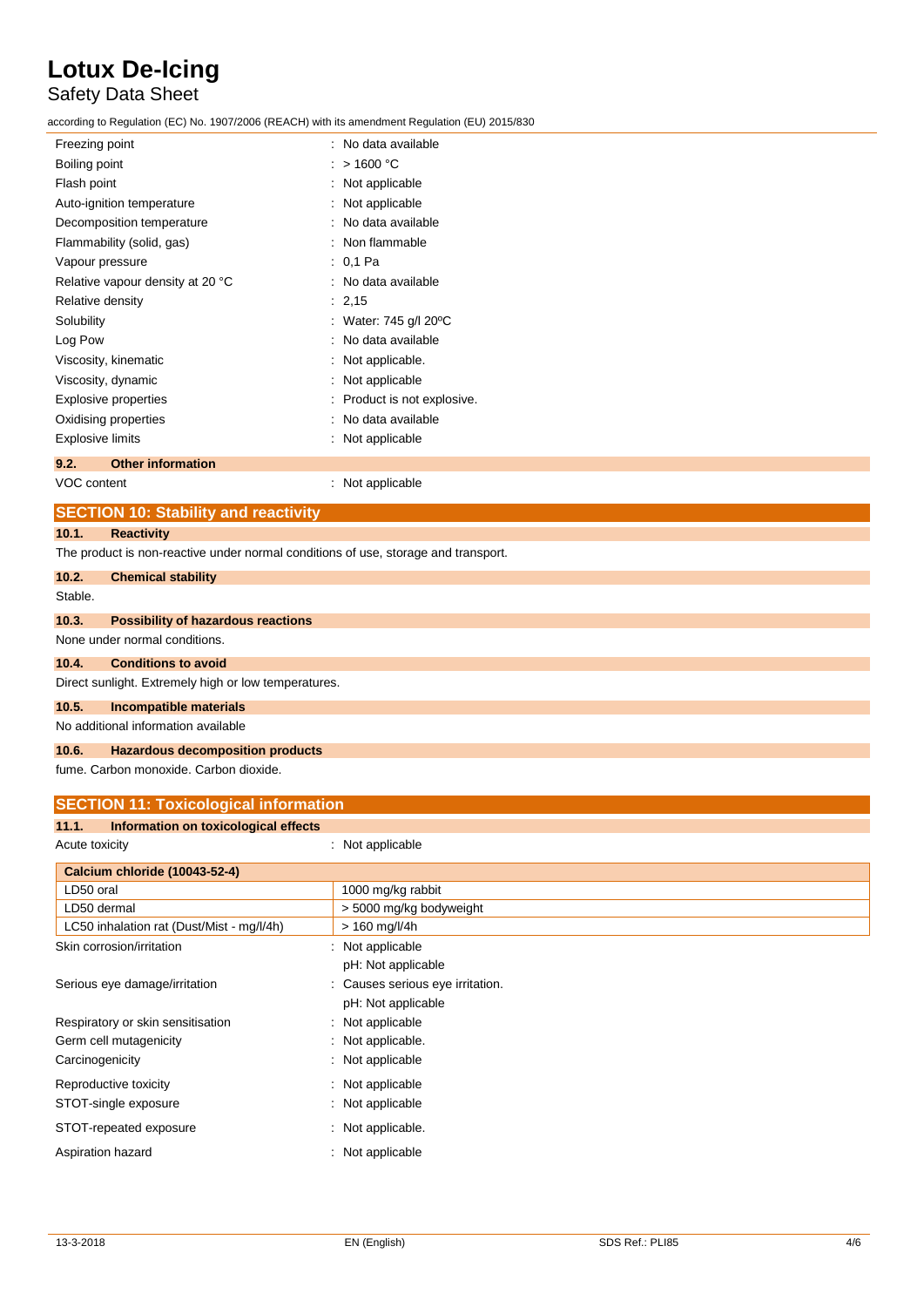## Safety Data Sheet

according to Regulation (EC) No. 1907/2006 (REACH) with its amendment Regulation (EU) 2015/830

| <b>SECTION 12: Ecological information</b>                         |                                                                                                                            |                |                |
|-------------------------------------------------------------------|----------------------------------------------------------------------------------------------------------------------------|----------------|----------------|
| 12.1.<br><b>Toxicity</b>                                          |                                                                                                                            |                |                |
| Ecology - general                                                 | : The product is not considered harmful to aquatic organisms nor to cause long-term adverse<br>effects in the environment. |                |                |
| <b>Calcium chloride (10043-52-4)</b>                              |                                                                                                                            |                |                |
| LC50 fish 1                                                       | 13400 mg/l Gambusia affinis                                                                                                |                |                |
| EC50 other aquatic organisms 1                                    | 2400 mg/l EC50 waterflea (48 h)                                                                                            |                |                |
| EC50 other aquatic organisms 2                                    | 27000 mg/l IC50 algea (72 h) mg/l                                                                                          |                |                |
| 12.2.<br><b>Persistence and degradability</b>                     |                                                                                                                            |                |                |
| <b>Lotux De-Icing</b>                                             |                                                                                                                            |                |                |
| Persistence and degradability                                     | Not applicable.                                                                                                            |                |                |
| 12.3.<br><b>Bioaccumulative potential</b>                         |                                                                                                                            |                |                |
| <b>Lotux De-Icing</b>                                             |                                                                                                                            |                |                |
| Bioaccumulative potential                                         | Not established.                                                                                                           |                |                |
| 12.4.<br><b>Mobility in soil</b>                                  |                                                                                                                            |                |                |
| <b>Lotux De-Icing</b>                                             |                                                                                                                            |                |                |
| Ecology - soil                                                    | Soluble in water.                                                                                                          |                |                |
| 12.5.<br><b>Results of PBT and vPvB assessment</b>                |                                                                                                                            |                |                |
| No additional information available                               |                                                                                                                            |                |                |
| 12.6.<br>Other adverse effects                                    |                                                                                                                            |                |                |
| Additional information                                            | : Avoid release to the environment                                                                                         |                |                |
| <b>SECTION 13: Disposal considerations</b>                        |                                                                                                                            |                |                |
| 13.1.<br><b>Waste treatment methods</b>                           |                                                                                                                            |                |                |
| Waste treatment methods                                           | : Dispose of contents/container in accordance with licensed collector's sorting instructions.                              |                |                |
| Product/Packaging disposal recommendations                        | Dispose in a safe manner in accordance with local/national regulations.                                                    |                |                |
| Ecology - waste materials                                         | : Avoid release to the environment.                                                                                        |                |                |
| <b>SECTION 14: Transport information</b>                          |                                                                                                                            |                |                |
| In accordance with ADR / RID / IMDG / IATA / ADN                  |                                                                                                                            |                |                |
| <b>ADR</b><br><b>IMDG</b>                                         | <b>IATA</b>                                                                                                                | <b>ADN</b>     | RID            |
| 14.1.<br><b>UN number</b>                                         |                                                                                                                            |                |                |
| Not applicable<br>Not applicable                                  | Not applicable                                                                                                             | Not applicable | Not applicable |
| 14.2.<br>UN proper shipping name                                  |                                                                                                                            |                |                |
| Not applicable<br>Not applicable                                  | Not applicable                                                                                                             | Not applicable | Not applicable |
| 14.3.<br><b>Transport hazard class(es)</b>                        |                                                                                                                            |                |                |
| Not applicable<br>Not applicable                                  | Not applicable                                                                                                             | Not applicable | Not applicable |
| Not applicable<br>Not applicable                                  | Not applicable                                                                                                             | Not applicable | Not applicable |
| 14.4.<br><b>Packing group</b><br>Not applicable<br>Not applicable | Not applicable                                                                                                             | Not applicable | Not applicable |

| <b>ADR</b>                                                | <b>IMDG</b>                                                   | <b>IATA</b>                           | <b>ADN</b>                            | <b>RID</b>                            |  |
|-----------------------------------------------------------|---------------------------------------------------------------|---------------------------------------|---------------------------------------|---------------------------------------|--|
| <b>UN number</b><br>14.1.                                 |                                                               |                                       |                                       |                                       |  |
| Not applicable                                            | Not applicable                                                | Not applicable                        | Not applicable                        | Not applicable                        |  |
| UN proper shipping name<br>14.2.                          |                                                               |                                       |                                       |                                       |  |
| Not applicable                                            | Not applicable                                                | Not applicable                        | Not applicable                        | Not applicable                        |  |
| <b>Transport hazard class(es)</b><br>14.3.                |                                                               |                                       |                                       |                                       |  |
| Not applicable                                            | Not applicable                                                | Not applicable                        | Not applicable                        | Not applicable                        |  |
| Not applicable                                            | Not applicable                                                | Not applicable                        | Not applicable                        | Not applicable                        |  |
| <b>Packing group</b><br>14.4.                             |                                                               |                                       |                                       |                                       |  |
| Not applicable                                            | Not applicable                                                | Not applicable                        | Not applicable                        | Not applicable                        |  |
| <b>Environmental hazards</b><br>14.5.                     |                                                               |                                       |                                       |                                       |  |
| Dangerous for the<br>environment : No                     | Dangerous for the<br>environment : No<br>Marine pollutant: No | Dangerous for the<br>environment : No | Dangerous for the<br>environment : No | Dangerous for the<br>environment : No |  |
| Classification concerning the environment: not applicable |                                                               |                                       |                                       |                                       |  |

#### **14.6. Special precautions for user**

| - Overland transport         |               |                 |     |
|------------------------------|---------------|-----------------|-----|
| Transport regulations (ADR)  | : Not subject |                 |     |
| - Transport by sea           |               |                 |     |
| Transport regulations (IMDG) | Not subject   |                 |     |
| - Air transport              |               |                 |     |
| Transport regulations (IATA) | : Not subject |                 |     |
| - Inland waterway transport  |               |                 |     |
| No data available            |               |                 |     |
| 13-3-2018                    | EN (English)  | SDS Ref.: PLI85 | 5/6 |